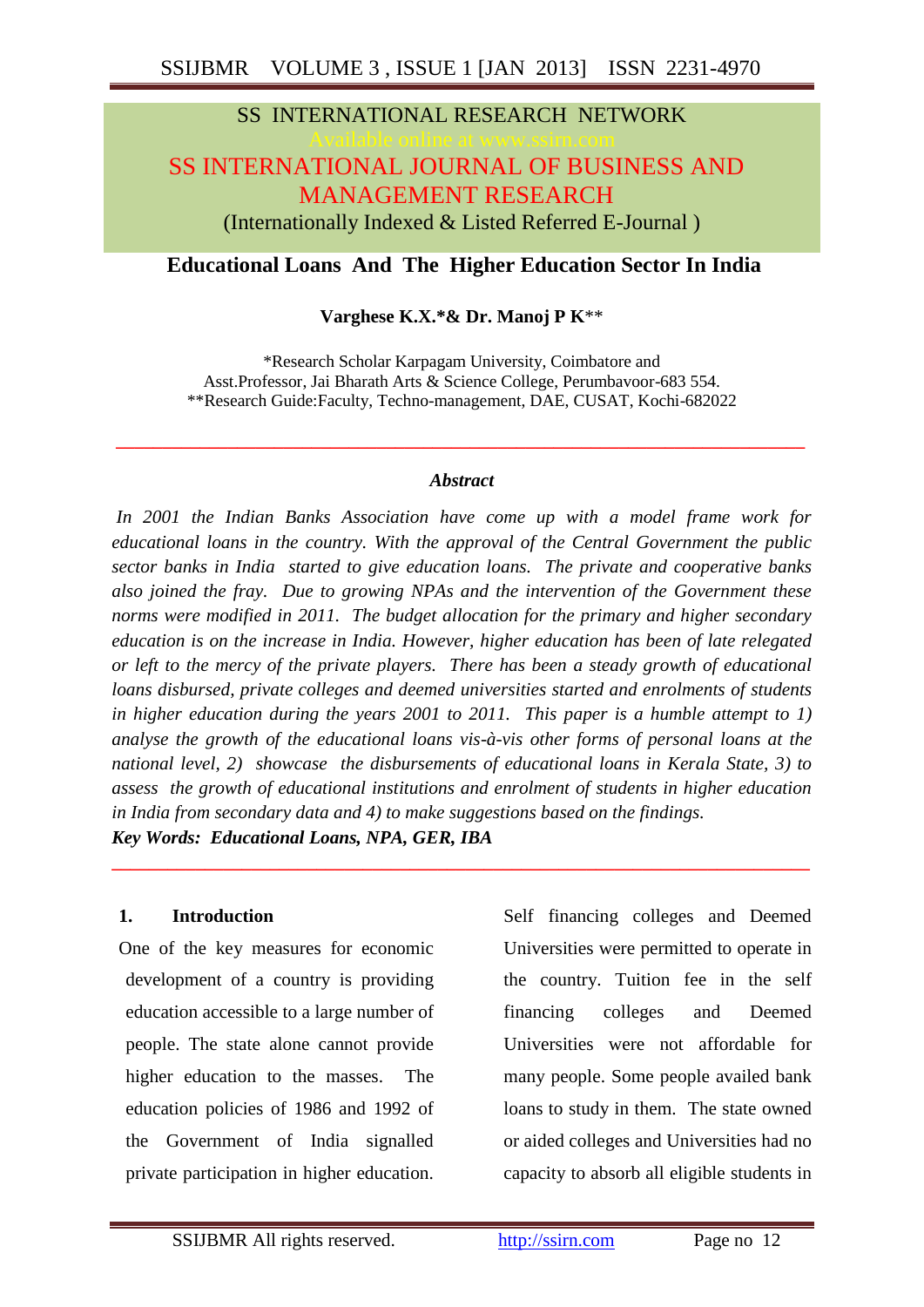their rolls. In order to address this issue in 2001, the public sector banks introduced educational loan scheme at affordable rates. This model framework for educational loans proposed loans upto INR 0.4 million without any security other than the personal security of the borrower. The repayment of the loan with interest can be started one year after the end of the course or within six months after getting the jobs whichever is earlier. The private sector and cooperative banks too joined the fray. The repayment period for loans upto 0.75m is 10 years and above that amount 15 years. In India, over a period of seven years starting from the year 2005 to 2011 the educational loans have risen from INR 51 billions to INR 437 billions [18]. The higher education sector has been witnessing a slump in public expenditure over the last two decades in comparison to primary and secondary education in India[22].

## **2. Objectives**

a) To study the growth of educational loans in the country and in the state of Kerala

b) To review the growth in enrolments and educational institutions in the wake of the privatization of education in India

c) To make suggestions based on the findings of the study.

## **3. Methodology**

The descriptive study is conducted using secondary data obtained from the publications of the Reserve Bank of India, the Indian Banks Association, The State Level Bankers Committee, Kerala State, the University Grants Commission, the Federation of Indian Chamber of Commerce and Industry, Ernst & Young, Ministry of Human Resource Development and so on. The data related to educational loans have been collected for the period 2001 to 2011 . They are then analysed for finding the growth or effectiveness of the educational loans. For analyzing the public opinion on the mode of disbursement of educational loans in the country, the reports in the periodicals and journals published during the years 2009 to 2012 are verified.

## **3.1 Hypothesis**

a) H<sub>o</sub>: The Educational loans do not show higher growth rate than other personal loans

b) H<sub>o</sub>: The present growth rate in enrolment in India cannot achieve the national target

 of 30 per cent enrolment rate by 2020

## 4. **Review of literature**

Jandhyala B G Tilak (2004)[8] analyses the departure of the Government from increased expenditure in higher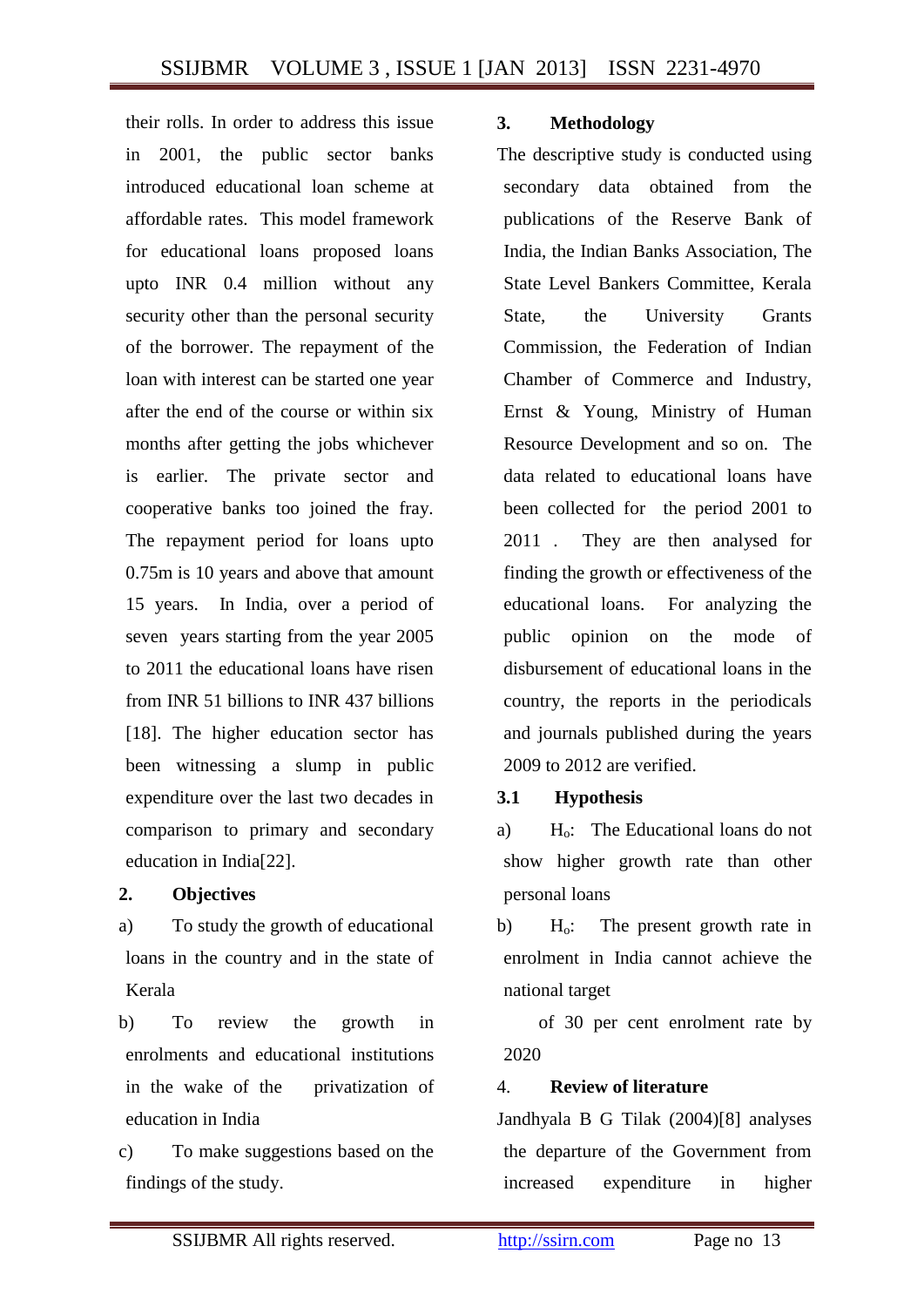education sector consequent on the commitment of universal primary and secondary education. Narayana (2005) [10] conducted an empirical analysis of the role of student loan by commercial banks in financing the estimated budgetary subsidy to general collegiate education by Government and Private Aided colleges in Karnataka State (India). Manoj P. K and Meera Bai (2009) [11] in their joint study have analysed the emerging trend in respect of technical education in India. Manoj P K and Arunachalam (2009) [12] in their study have looked into the problems and challenges of management education in India, with a focus on the issue of quality of the management graduates. Harsh Gandhar (2010) [6] has done a study on educational loan schemes by scheduled commercial banks in Chandigarh in India. Jandhyala B G Tilak (2012) [9] has examined the early foundations of primary education in Kerala State as remarkable when compared to other states in India along with the neglect of investment in Higher education . Hua Shen and Adrian Ziderman (2008)[7] reviewed 70 countries across the world for educational loans schemes. The Government sponsored schemes in these countries are more or less similar in the matter of various forms of subsidies given to the student loan borrowers.

Alan Nasser and Kelly Norman(2011)[1] examine the pattern of student loan scheme existing in the United States. In 2011 the students loans outstanding rose to \$ 830 billion while the credit card lendings trailed behind at \$ 827 billion. Premsai C. (2007)[16] elaborates on the Government of India's Policy decisions on private participation in the expansion of higher education in India. The Government is concentrating on the primary education. Peter Comes et.al(2008)[15] conducted a study on "Student Loans and their Effects on College consumption" in the University of Illionois at Urbana-Champaign. Very few students are concerned about obtaining a job after the studies. However, there was certain correlation between concern and the increase in loan amount. Devasia M.D. & Meerabhai M.(2005)[3] have found that Kerala has definitely predominant position in Indian states in literacy and primary education. However, in the matter of Higher education it is one of the lowest rated states in the country. May Luong (2010)[14] observed that students are least bothered about the cost of the post secondary education, even if not all of them are going to do well after their studies. Ernest & Young(2011)[5] assessed that there is high potential demand for higher education in India.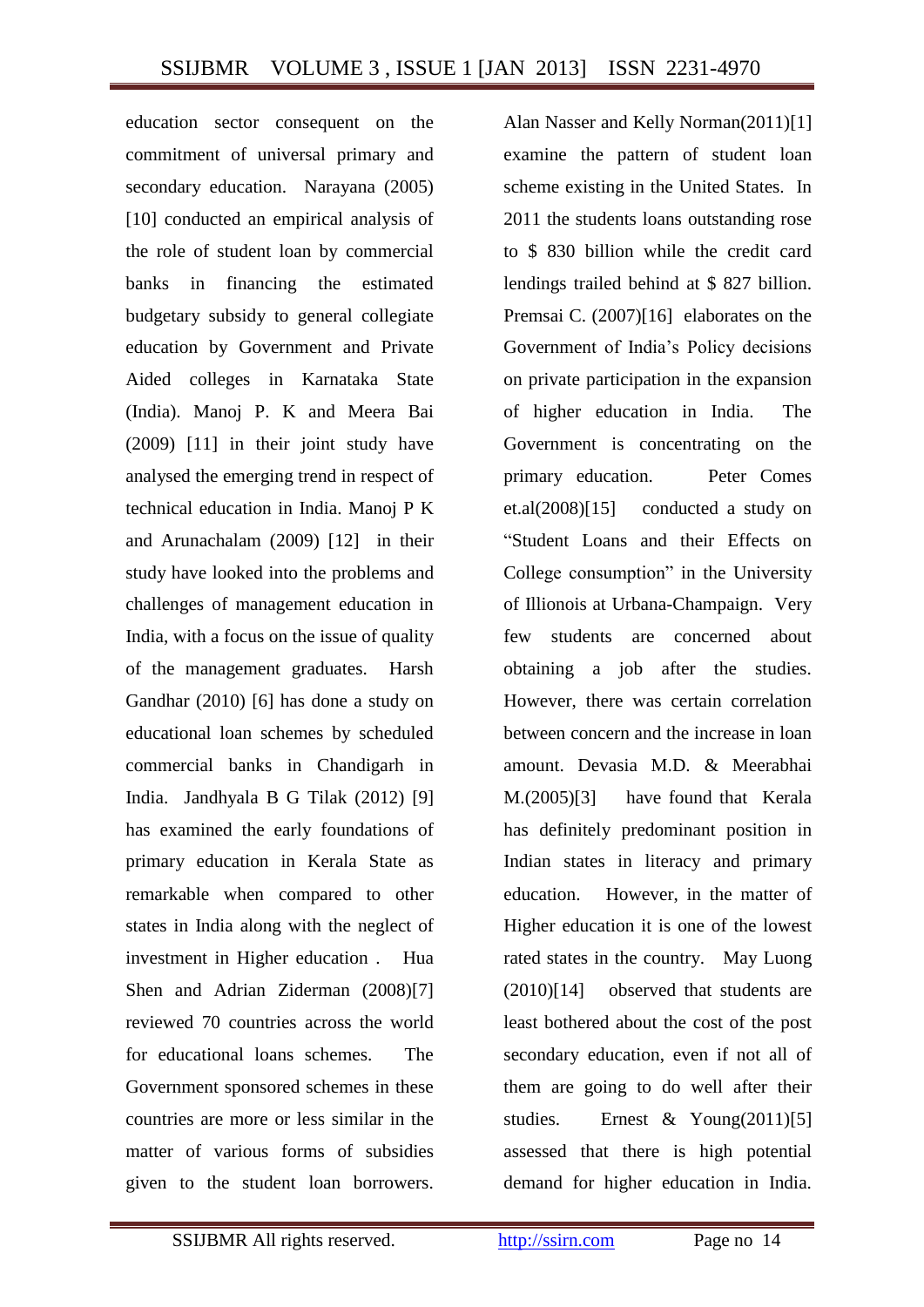While the world average of the youth in the age group of 15-24 is 4 percent, it is 13 per cent or 234 million youths in India for the period 2005-2020. Thus India has an enviable position in the education market which requires the attention of higher education sector. Tamar Lewin(2011)[21] asserts that in the US half the graduates who left the colleges in 1993 were having educational loans whereas this share has increased to one-third in 2008. Mavuthu, D.(2006)[13] observed that an MBA course is intended to be skill developing and richly rewarding course. The manager's ability is increased through this course. He quotes, Porter who found that corporations hire MBAs because they have strong analytical abilities to take good strategic decisions. Alphonsa M.J.(1994)[2], found out that among the educated persons unemployed in the Kerala State, matriculates constituted the highest proportion in 1961,1971 and 1981, while graduates and post graduates accounted for only a small part indicating lesser employment opportunities for the matriculates in the State. Rajini, K M (2009)[17] points out that of all the factors of production human resource is the most delicate and that proper recruitment, induction and training are essential for better output from them. Although this is practiced in

industrial concerns and business houses there is not much importance is given to human resource development in higher education sector. Dora Gicheva(2011)[4] has studied on the probability of delay in marriage for students on education loans. She has found that borrowing an additional \$10000 resulted in the decreased probability of marriage by 7 per cent. There is a high degree of correlation between the student debts and expected marital status. Shujaat Farooq, et al (2008)[19], establish that education is an effective vehicle for economic growth. Social and cultural benefits also accompany the growth. However, spread of higher education results in over education and consequently underemployment, dissatisfaction and wastage of precious resources among clerical staff in the Government offices in Pakistan.

In sum, the Governments alone cannot bear the cost of higher education. Private participation with regulatory control is essential. Higher educated youths get faster employment than their peers with secondary education. Feed back from borrowers can be very useful for management of the education loan schemes.

#### **5. Data analysis and interpretation**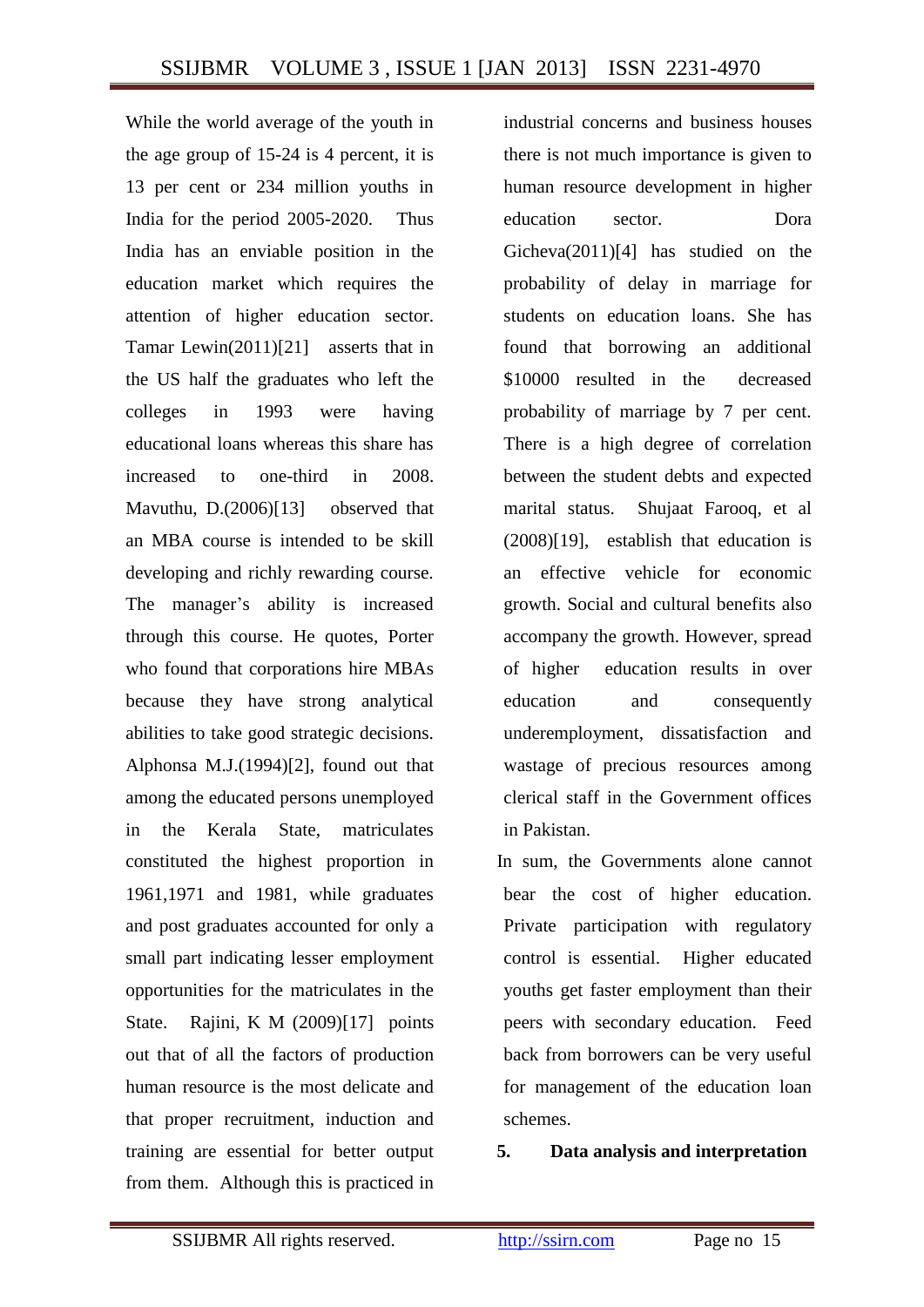In India, over a period of seven years starting from the year 2005 to 2011 the educational loans have risen from INR 51bn to INR 437bn[18]. The other categories of personal loans had slumps during the worldwide recession in 2008 and after. Only the educational loans have continued its unabated growth from 2.09 percent to 6.38 percent of the total loans disbursed over the years without any slumps in any year. Hence the first hypothesis that the educational loans do not have a higher growth rate is rejected. (in Table 1 & chart1)

- The number of students enrolled in classes 9-12 is an indicator of the potential demand for higher education and as such the potential demand for higher education in India is rising at a CAGR of 5.7 per cent per annum. However, the CAGR of enrolment in Higher Education is 3.3 per cent over the last decade from 2001-2010.[5] Hence the second hypothesis is accepted and it is certain that unless either the Government or the private players invest heavily in the sector Gross Enrolment Ratio(GER) in Higher education cannot be substantially raised to the targeted 30 per cent level in 2020.
- The higher education sector has been witnessing a slump in public expenditure over the last two decades in comparison

to primary and secondary education in India (in table 2)

- The private participation and the backing of the ELs have catapulted rigorous growth in the higher education sector in India. In the year 1990-91 there were 190 universities and 7,346 colleges. These grew to 611 universities and 31,324colleges as of August 2011. During the same period the student enrolment grew from 4.9m to 16.9m in the universities and colleges. The Gross Enrolment Ratio has risen from 11% in 2005 to 13.8% in 2011 in India.
- The potential market for higher education is calculated as a percentage of the population in the age group of 15-24 years in a country. Accordingly, the estimated eligible enrolment potential for 2011 is 8.27m(UK), 33.63m(Brazil), 43.62m(US), 224.08m(China) and 233.98m(India).[5]
- The national target of higher education enrolment in India is fixed as 30% in 2020. To achieve this objective the present capacity of 14.6m should be raised to 40m rendering an additional seat of 25.4m.
- The share of private unaided institutions operating in higher education increased from 43% in 2001 to 63% in 2006 and the enrolment in the same institutions grew from 33% to 53%.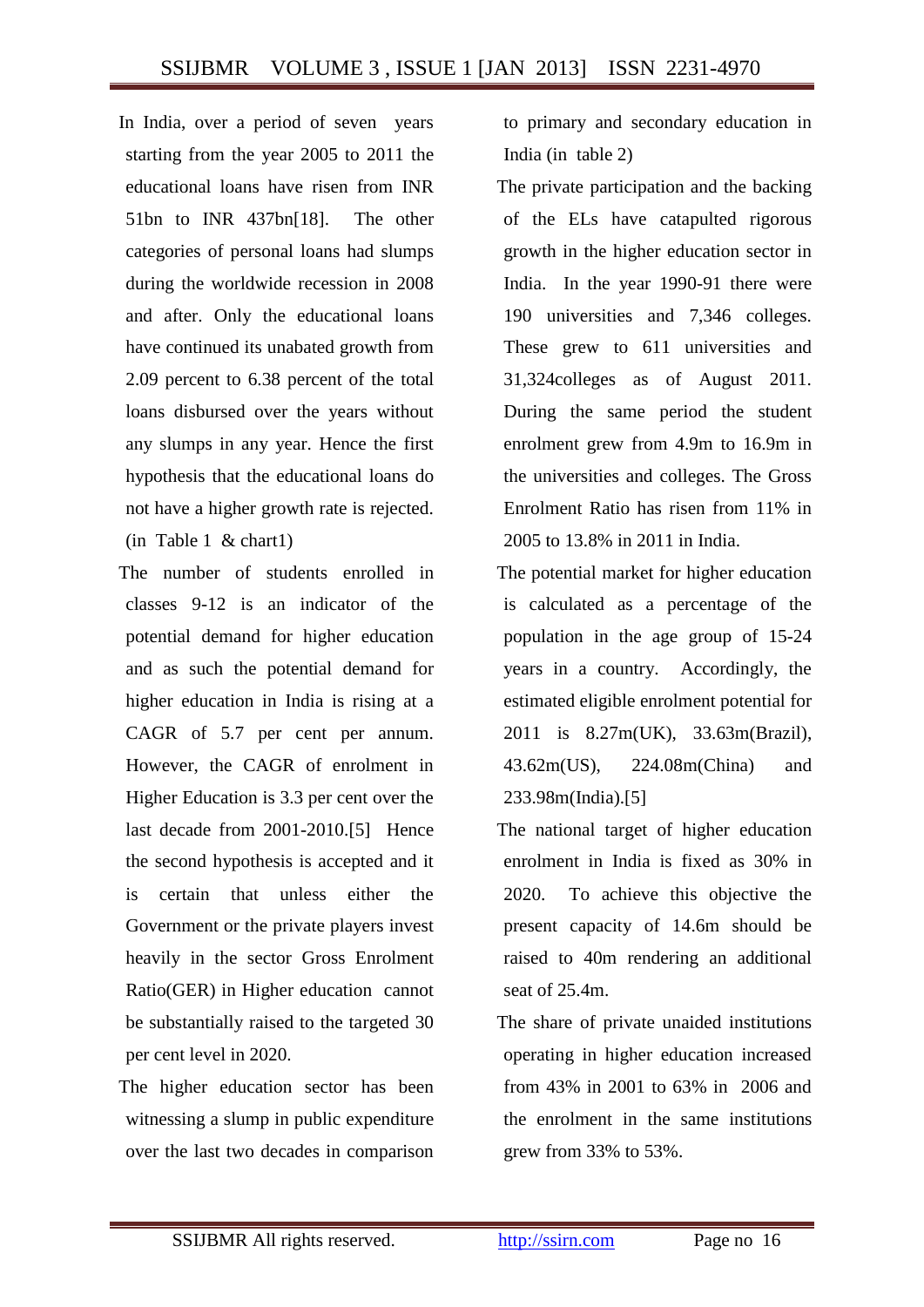To raise the capacity from the present 14.6m seats to 40m seats by 2020, India needs an additional investment of INR 10,000bn and assuming that private sector participation will continue to be 53per cent (53% in 2006 mentioned as above) investment of the private players will be INR 5300bn. That is on an average of INR 530bn per year.[5]

Official statistics available for the state of Kerala in India(table 3) show that the active borrowers were 265,573, 312,894 and 350,574 respectively during 2009, 2010 and 2011. The Corresponding EL outstanding remained INR 45970m, 58330m and 70360m respectively. During this period there has been substantial growth in the NPA. The accounts in default of interest and principal rose from 6803 to 24,858 during this period and the amount of default vaulted to INR 4470m from INR 1340m.[20]

## **6. Suggestions and Conclusion**

The ELs are universal. No country can desist from imparting it to the needy. It supplements budgetary allocation for education, provides growth, employment and fulfils the budgeted targets of rise in Gross Enrolment Ratio (GER). However, spiraling arrears or NPAs have also to be addressed. Since the ELs are included in the priority sector loans the interest rates should be brought down to

the least minimum. Eligibility for the ELs should be processed by Government machinery. Borrowers should be encouraged to refund the loans without limit of any time. Borrowers can be tracked down using the Unique Identification Number of AADHAR card for repayment defaults or for elongation of repayment period for the period of loss of job or salary cut. Scheduled Caste/Scheduled Tribe and other Socially and Economically Backward Students should be provided educational loans without any rating of the students or institutions as suggested by the IBA last year. Borrowers should be forewarned about the employability of the course by the Government or loan sanctioning authority The Credit Guarantee Fund proposed for take over of the NPAs of the banks belonging to ELs upto Rs.4 lakhs as they are issued only at the personal security of the borrower should be constituted at the earliest. The Central and State Governments, the corporates, foreign entities, NRIs and the NGOs can contribute to its corpus.

## **7. Scope for Further Research**

Each country is at different stage of economic development. Planning and political will to implement the programmes are the same for development of higher education also.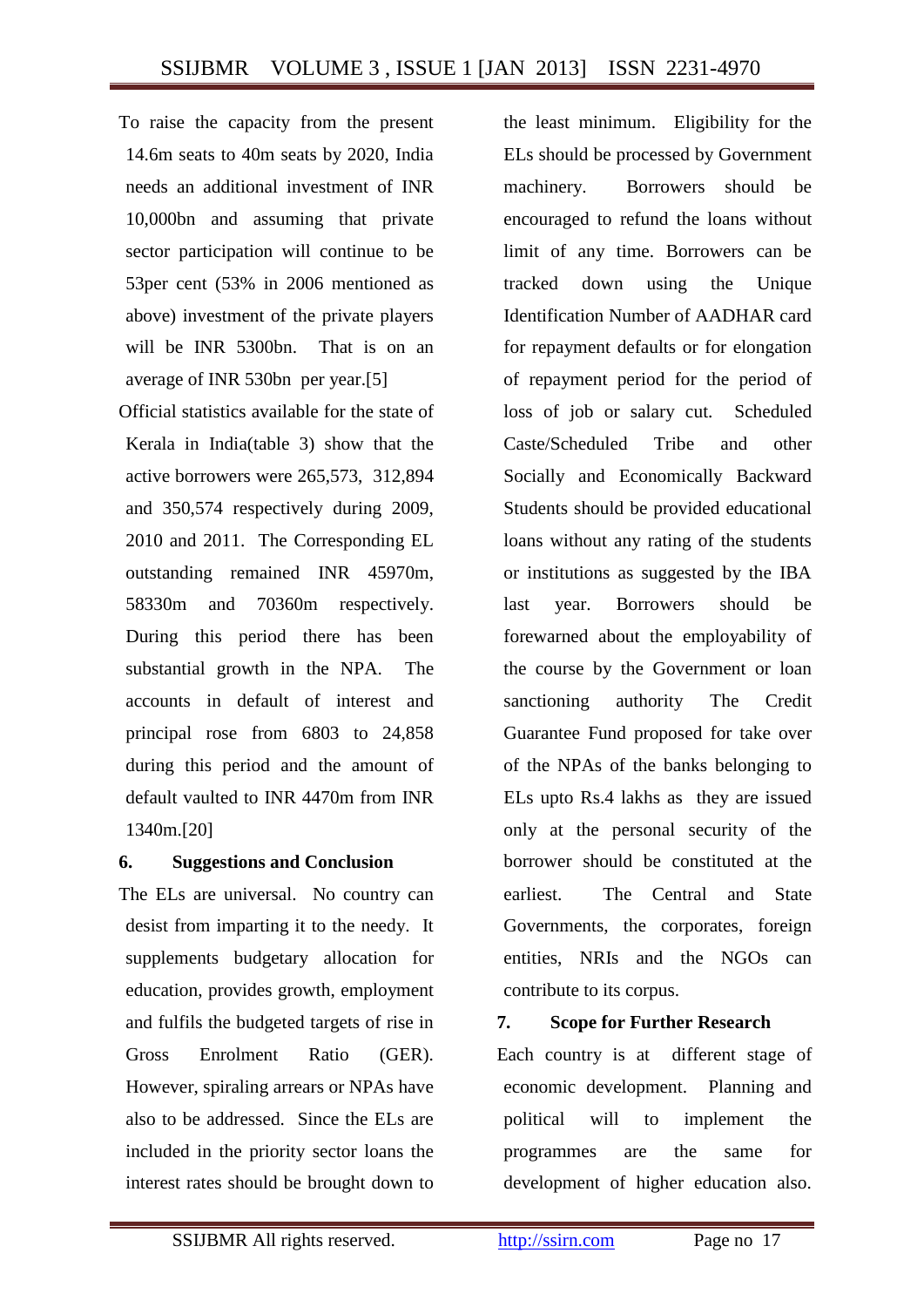The targeted objective for India is 30 per cent GER by 2020. The required investment is INR 10,000bn. If implemented about 40m graduates/diploma holders will emerge annually from 2020 onwards from India. Could the world absorb them? Or will

India be able to accommodate them all in the domestic employment? What measures are needed to regulate the private players in the education field? How can we minimize the NPA problem? All these questions need careful consideration.

## **References**

- 1. Alan Nasser and Kelly Norman(2011), " The Student Loan Debt Bubble Curse of the First Austerity Generation", Global Research.ca/Global Research.org accessed on 30 June 2012
- 2. Alphonsa M J (1994), Educated Unemployment in Kerala, Dyuthi Cusat.
- 3. Devasia,M D; Meera Bai,M (2005) Economics of Human Resource Planning With Special Reference to Higher Education in Kerala, Dyuthi, Cusat.
- 4. Dora Gicheva(2011), Does the Student-Loan Burden Weigh into theDecision to Start a Family? Department of Economics, University of North Carolina at Greensboro. Email: d gichev@uncg.edu
- 5. FICCI and Ernst & Young,(2011), Private Sector Participation in Indian Higher Education, FICCI Higher Education Summit 2011
- 6. Harsh Gandhar (2010) "Educational Loan Scheme Of Scheduled Commercial Banks In India- An Assessment" IJBEMR Volume 1, Issue 1, Sri Krishna International Research & Educational Consortium. [Available online at http://www.skirec.com – 65].
- 7. Hua Shen and Adrian Ziderman (2008), "Student Loans Repayment and Recovery: International Comparisons" Higher Education, Volume 3, 2009, published by IZA
- 8. Jandhyala B G Tilak (2004), "Absence of Policy and Perspective in Higher Education", Economic and Political Weekly, May 22, 2004
- 9. Jandhyala B G Tilak: [Higher Education Policy in India in Transition,](http://www.epw.in/perspectives/higher-education-policy-india-transition.html) *The Economic & Political Weekly*, Vol - XLVII No. 13, March 31, 2012
- 10. M. R. Narayana(2005), "Student Loan by Commercial Banks: A Way to Reduce State Government Financial Support to Higher Education in India published in *The Journal of Developing Areas* Vol. 38, No. 2 (Spring), pp. 171-187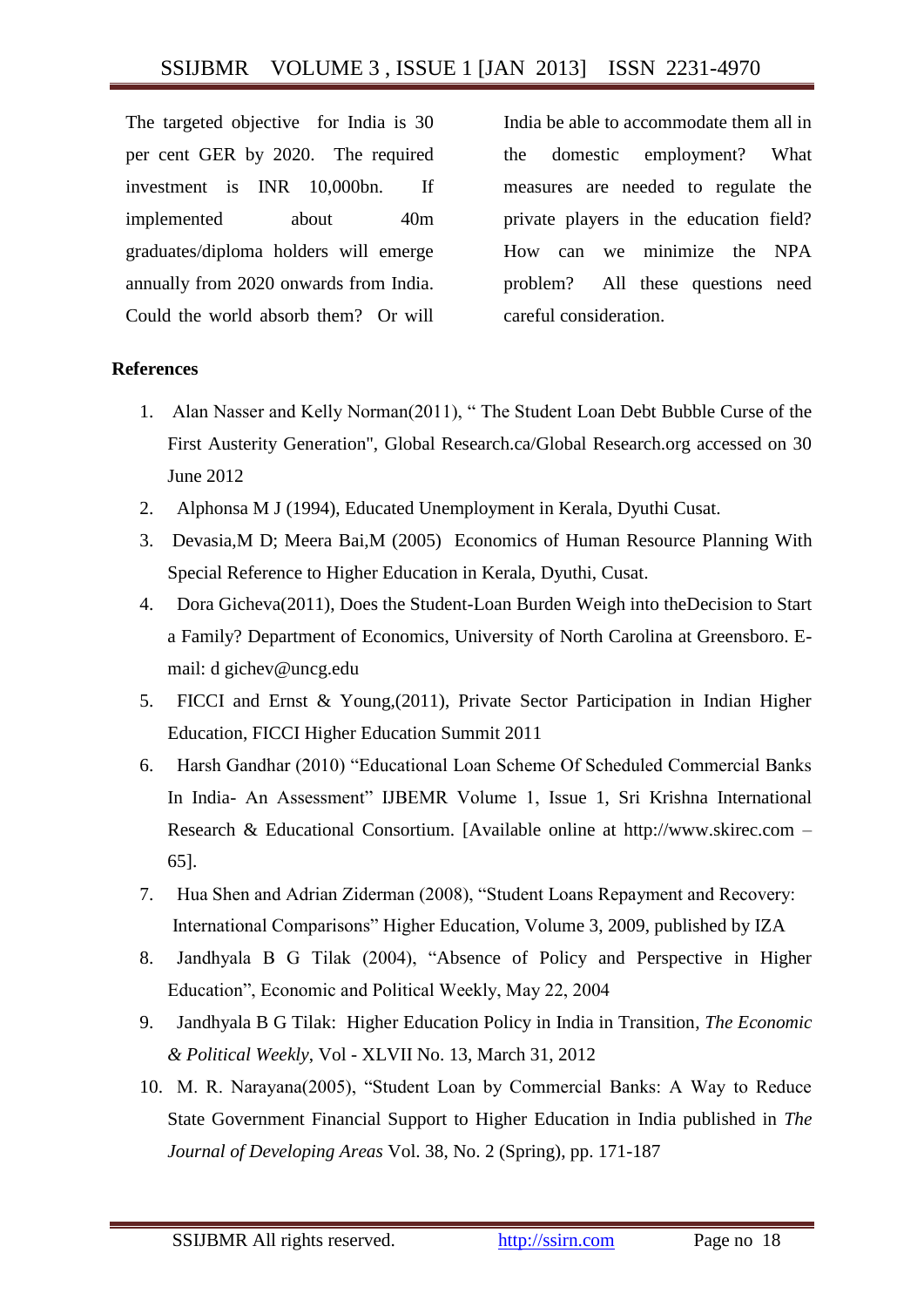- 11. Manoj P.K and Meera Bai M, "Technical Education in India: The Way Ahead" in Meera Bai M (Ed.), *Technical Education in Kerala: Emerging Trends*, Serials Publications, New Delhi, 2009, pp.247-273.
- 12. Manoj P.K and P. Arunachalam, "Saving Management Education in India from Irrelevance: Some Strategic Imperatives" in Meera Bai M (Ed.), *Technical Education in Kerala: Emerging Trends*, Serials Publications, New Delhi, 2009, pp.274-283.
- 13. Mavood D (2006) Career Advancement of MBAs: A Study on The Effect of Personal, Professional, Organisational and Environmental Variables, Dyuthi, Cusat
- 14. May Luong(2010) The financial impact of student loans, Statistics Canada, [www.statcan.gc.ca](http://www.statcan.gc.ca/) [Home](http://www.statcan.gc.ca/start-debut-eng.html) > [Publications](http://cansim2.statcan.gc.ca/cgi-win/cnsmcgi.pgm?Lang=E&AS_Action=Find-Recherche&Res-Ins=Stu-Etu/Pub6&AS_Univ=6&AS_Mode=2) >  $75{\text -}001{\text -}X$  > Perspectives on Labour and  $Income > January 2010 >$  $Income > January 2010 >$  $Income > January 2010 >$  $Income > January 2010 >$
- 15. Peter Comes et al(2008), Student Loans and their Effects on College Consumption, ACES, Illinois, US.
- 16. Premsai C. (2007)"Higher Education in India -From Socialism to Capitalism" Legal Services India.com Online article published on August 23, 2007 accessed on 25 June 2012
- 17. Rajini, K M(2009) Human Resources Development in Higher Education in Kerala, Dyuthi, Cusat
- 18. Reserve Bank of India (RBI), *Report on the Trends and Progress of Banking in India* –for FY 2005 to FY 2009, Sectoral Deployment of Gross Bank Credit", RBI, Govt. of India, Mumbai, India. [Official website, [http://www.rbi.org.in, a](http://www.rbi.org.in/home.aspx)ccessed in Dec. 2010].
- 19. Shujaat Farooq, Usman Ahmed and Rehmat Ali (2008), Education, Underemployment, and Job Satisfaction, Pakistan Journal of Commerce and Social Sciences, Vol I, 2008.
- 20. State Level Bankers' Committee (SLBC), Kerala, Thiruvanathapuram, Kerala, Archives for 2008-11 [Available online at the Official website of SLBC at, [http://www.slbckerala.com](http://www.slbckerala.com/) accessed in Dec. 2010, Dec. 2011, May 2012].
- 21. Tamar Lewin (2011),Burden of College Loans on Graduates Grows, New York Times , published April 11, 2011
- 22. University Grants Commission (UGC)[2012], *Statistics in Indian Higher Education as of March 21, 2012*, UGC, New Delhi, India March 21, 2012. [Official website of the UGC, www.ugc.ac.in, Accessed on July 24, 2012]. University, Bonn, Germany.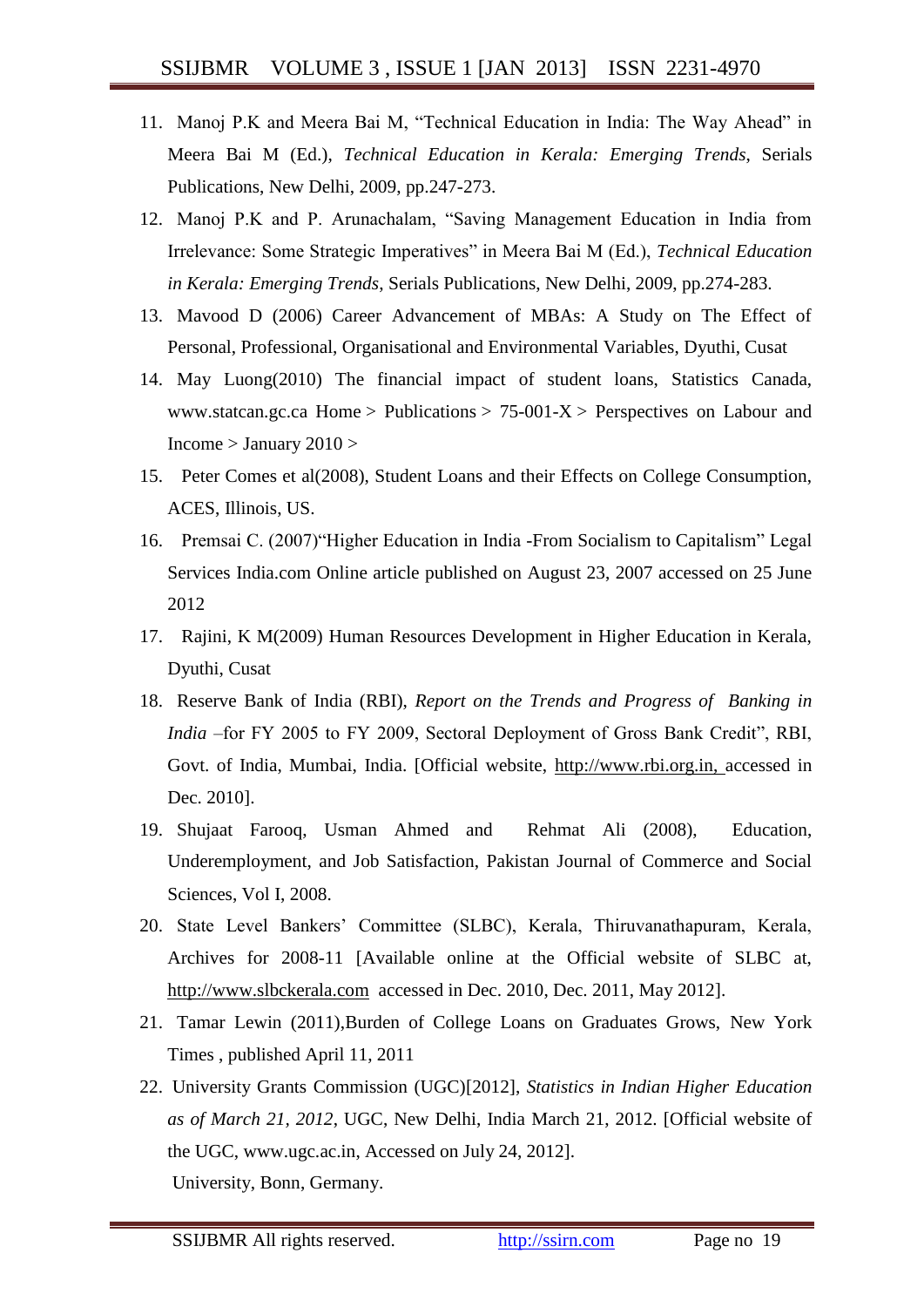| Components/year                     | 2005 | 2006     | 2007     | 2008     | 2009           | 2010 | 2011 |
|-------------------------------------|------|----------|----------|----------|----------------|------|------|
| <b>Consumer Durables</b>            | 91   | 88       | 92       | 88       | 82             | 83   | 102  |
| <b>Housing Loans</b>                | 1287 | 1864     | 2310     | 2578     | 2770           | 3009 | 3461 |
| Advances Against F.D.               | 299  | 349      | 408      | 450      | 487            | 487  | 605  |
| <b>Advances Against Share, Bond</b> | 41   | 51       | 49       | 42       | 23             | 29   | 36   |
| <b>Credit Card Outstandings</b>     | 58   | 92       | 183      | 264      | 280            | 202  | 181  |
| Education                           | 51   | 101      | 152      | 205      | 286            | 369  | 437  |
| Vehicle Loans                       | 0    | $\theta$ | $\theta$ | $\theta$ | $\overline{0}$ | 638  | 793  |
| <b>Other Personal Loans</b>         | 624  | 993      | 1334     | 1507     | 1698           | 1041 | 1239 |
| <b>Total Personal Loans</b>         | 2451 | 3538     | 4528     | 5134     | 5625           | 5856 | 6854 |

| Table 1: component analysis of personal loans of scheduled banks outstanding as on |
|------------------------------------------------------------------------------------|
| $31st$ of march $2005 - 2011$ (inr billions)                                       |

(Source: Compiled from Reserve Bank of India (RBI), *Report on the Trends and Progress of Banking in India* –for FY 2005 to FY 2009, Sectoral Deployment of Gross Bank Credit")





(Source: Compiled from Reserve Bank of India (RBI), *Report on the Trends and Progress of Banking in India* –for FY 2005 to FY 2009, Sectoral Deployment of Gross Bank Credit")